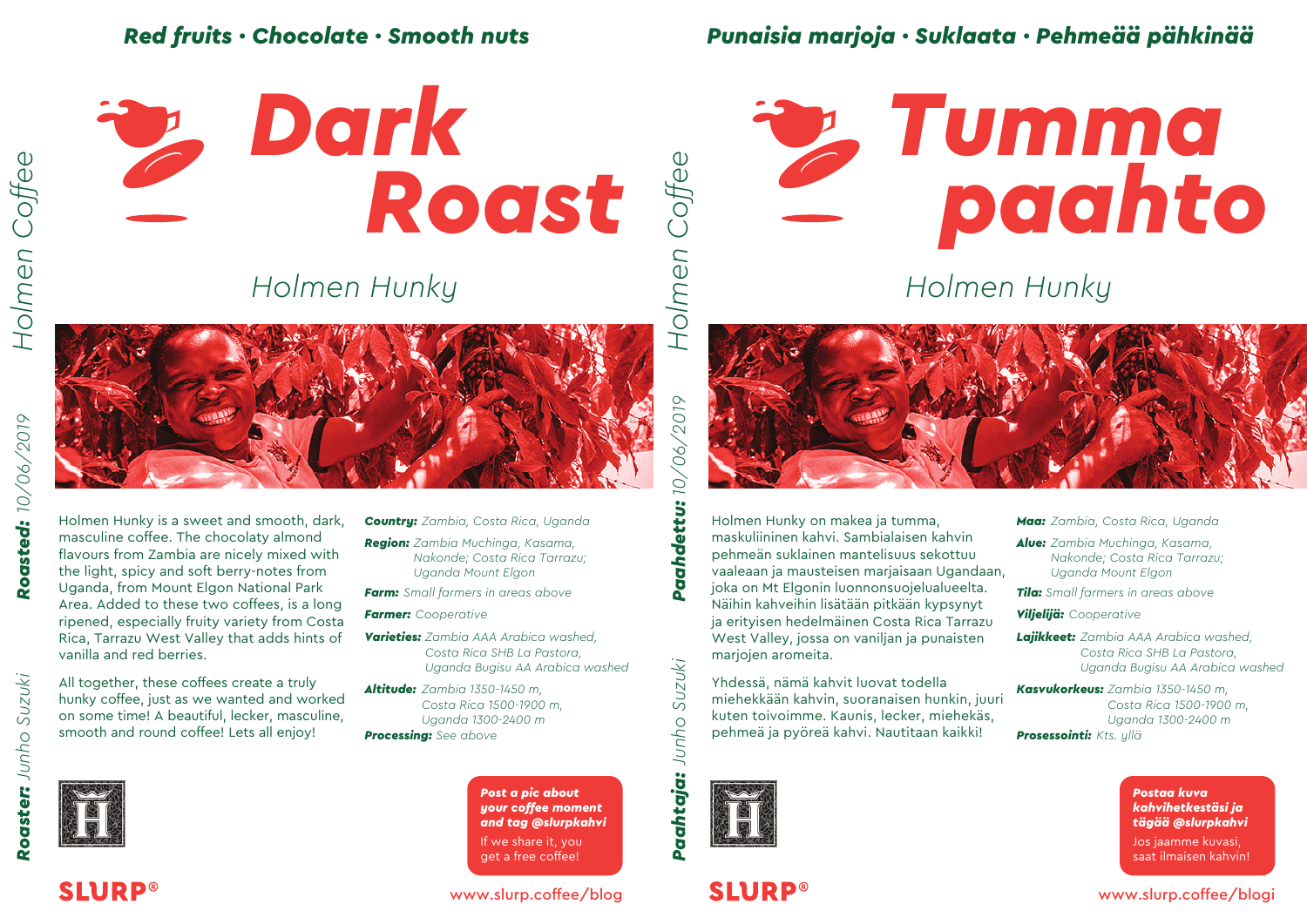### *Red fruits · Chocolate · Smooth nuts*



## *Holmen Hunky*



Holmen Hunky is a sweet and smooth, dark, masculine coffee. The chocolaty almond flavours from Zambia are nicely mixed with the light, spicy and soft berry-notes from Uganda, from Mount Elgon National Park Area. Added to these two coffees, is a long ripened, especially fruity variety from Costa Rica, Tarrazu West Valley that adds hints of vanilla and red berries.

All together, these coffees create a truly hunky coffee, just as we wanted and worked on some time! A beautiful, lecker, masculine, smooth and round coffee! Lets all enjoy!

*Country: Zambia, Costa Rica, Uganda*

*Region: Zambia Muchinga, Kasama, Nakonde; Costa Rica Tarrazu; Uganda Mount Elgon*

*Farm: Small farmers in areas above*

*Farmer: Cooperative*

*Varieties: Zambia AAA Arabica washed, Costa Rica SHB La Pastora, Uganda Bugisu AA Arabica washed*

*Altitude: Zambia 1350-1450 m, Processing: See above Costa Rica 1500-1900 m, Uganda 1300-2400 m*

> *Post a pic about your coffee moment*

*and tag @slurpkahvi* If we share it, you get a free coffee!



**SLURP®** 

www.slurp.coffee/blog